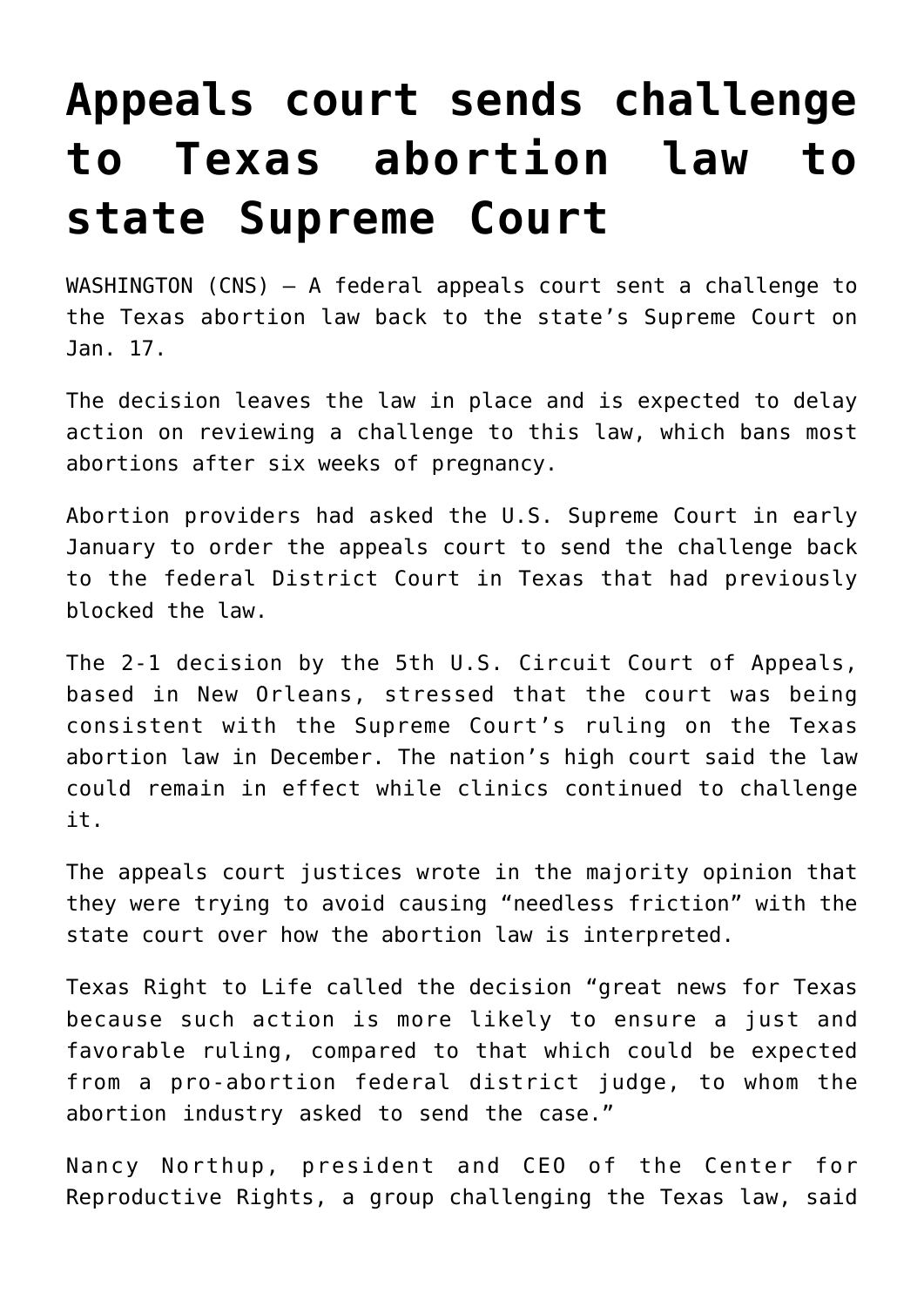in a Jan. 17 statement that the appeals court "defied a Supreme Court ruling and delayed a reckoning" on the state's abortion law.

"There is now no end in sight for this injustice that has been allowed to go on for almost five months," she said.

The state's abortion law, signed by Republican Gov. Greg Abbott last May, went into effect Sept. 1. It has faced multiple legal challenges since then.

Texas Right to Life said in its Jan. 17 statement that sending the lawsuit to the state's Supreme Court was "appropriate because the only defendants left in the case are state agencies."

The appeals court ruling said the state should examine if the Texas attorney general, the state's medical board and other licensing officials can take action to enforce violations of the abortion law.

The state's law currently allows individuals to sue abortion providers for abortions that take place and says the individuals could be entitled to \$10,000. The Supreme Court allowed the challenge to the abortion law to continue in lower courts if it focused on the role Texas medical licensing officials play in enforcing the state law.

When the Supreme Court first ruled against blocking the Texas abortion law last September, the Texas Catholic Conference, the public policy arm of the state's Catholic bishops, said this was the first time since *Roe v. Wade* that the nation's high court "has allowed a pro-life law to remain while litigation proceeds in lower courts."

Last December, the Supreme Court examined Mississippi's ban on most abortions after 15 weeks of pregnancy and heard requests to overturn the court's 1973 *Roe* decision that legalized abortion.